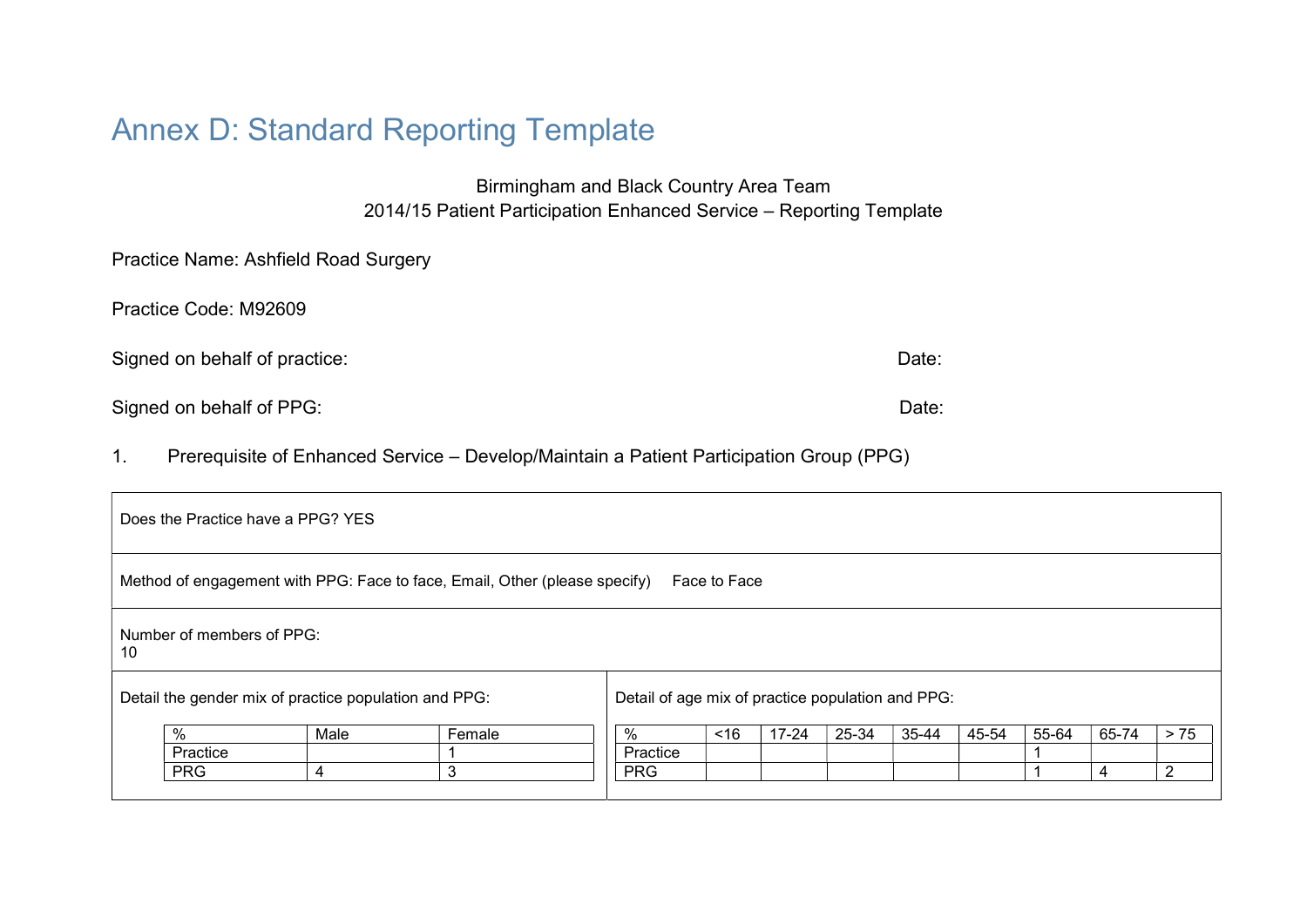Detail the ethnic background of your practice population and PRG:

|            | White          |       |                             | Mixed/ multiple ethnic groups |                           |                         |                 |                |
|------------|----------------|-------|-----------------------------|-------------------------------|---------------------------|-------------------------|-----------------|----------------|
|            | <b>British</b> | Irish | Gypsy or Irish<br>traveller | Other<br>white                | White &black<br>Caribbean | White &black<br>African | White<br>&Asian | Other<br>mixed |
| Practice   | 4462           |       |                             | 132                           | 78                        | 25                      | 33              | 56             |
| <b>PRG</b> |                |       |                             |                               |                           |                         |                 |                |

|            |        |           | Asian/Asian British |          |                |         | Black/African/Caribbean/Black British |                       |      | Other        |
|------------|--------|-----------|---------------------|----------|----------------|---------|---------------------------------------|-----------------------|------|--------------|
|            | Indian | Pakistani | Bangladeshi         | Chinese  | Other<br>Asian | African | Caribbean                             | Other<br><b>Black</b> | Arab | Anv<br>other |
| Practice   | 425    | 42        |                     | ററ<br>22 | 128            | 46      | -84                                   | 139                   |      |              |
| <b>PRG</b> |        |           |                     |          |                |         |                                       |                       |      |              |

Describe steps taken to ensure that the PPG is representative of the practice population in terms of gender, age and ethnic background and other members of the practice population:

Notices are constantly displayed in reception and both sites, inviting patients to join the PPG group and also on new patient registration questionnaires. It is also advertised on practice websites x3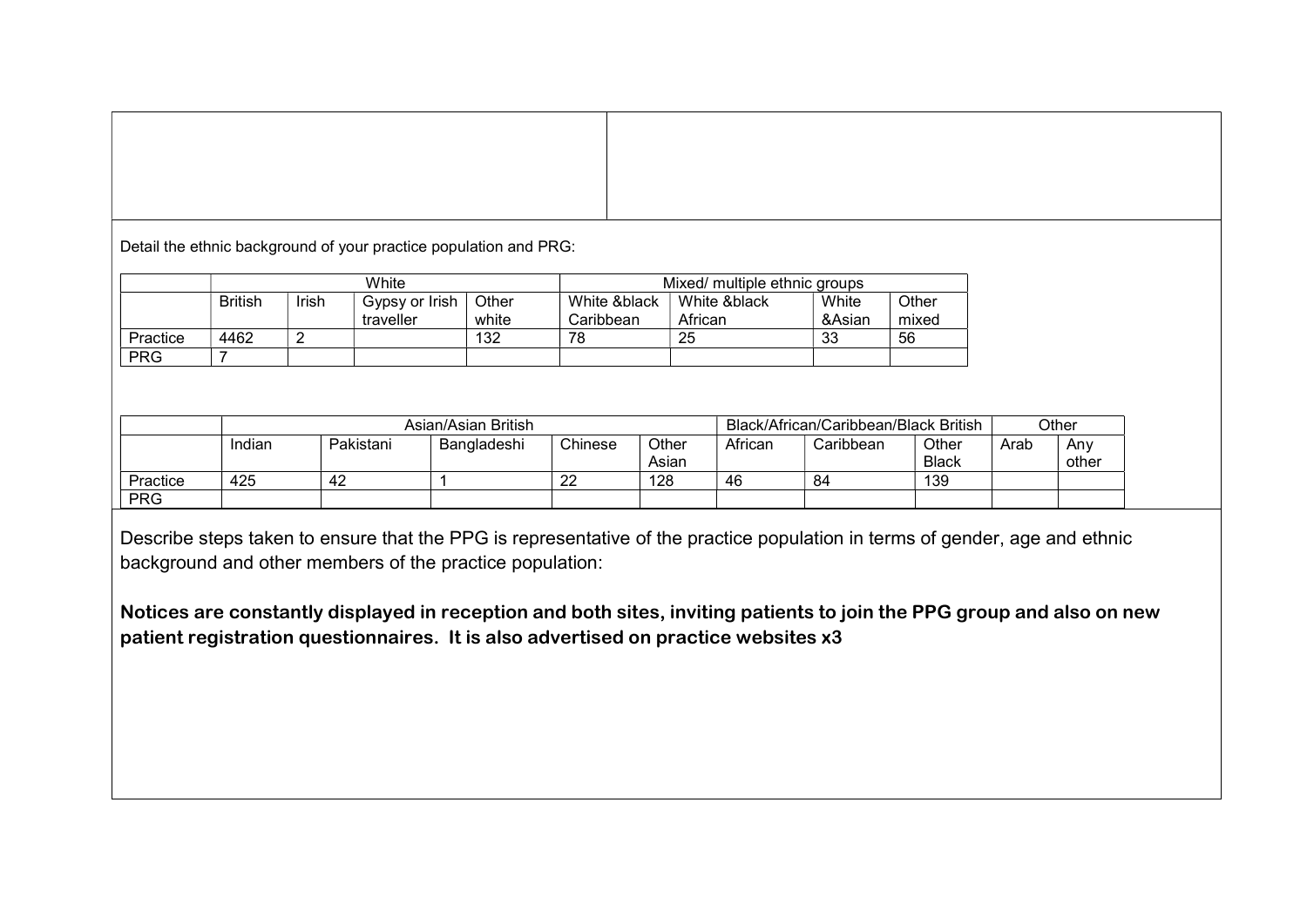Are there any specific characteristics of your practice population which means that other groups should be included in the PPG? e.g. a large student population, significant number of jobseekers, large numbers of nursing homes, or a LGBT community? NO

If you have answered yes, please outline measures taken to include those specific groups and whether those measures were successful:

### 2. Review of patient feedback

Outline the sources of feedback that were reviewed during the year:

- Friends and Family questionnaires and practice reports
- GPAQ questionnaire carried out in practice
- Practice meetings

How frequently were these reviewed with the PRG? Twice in the year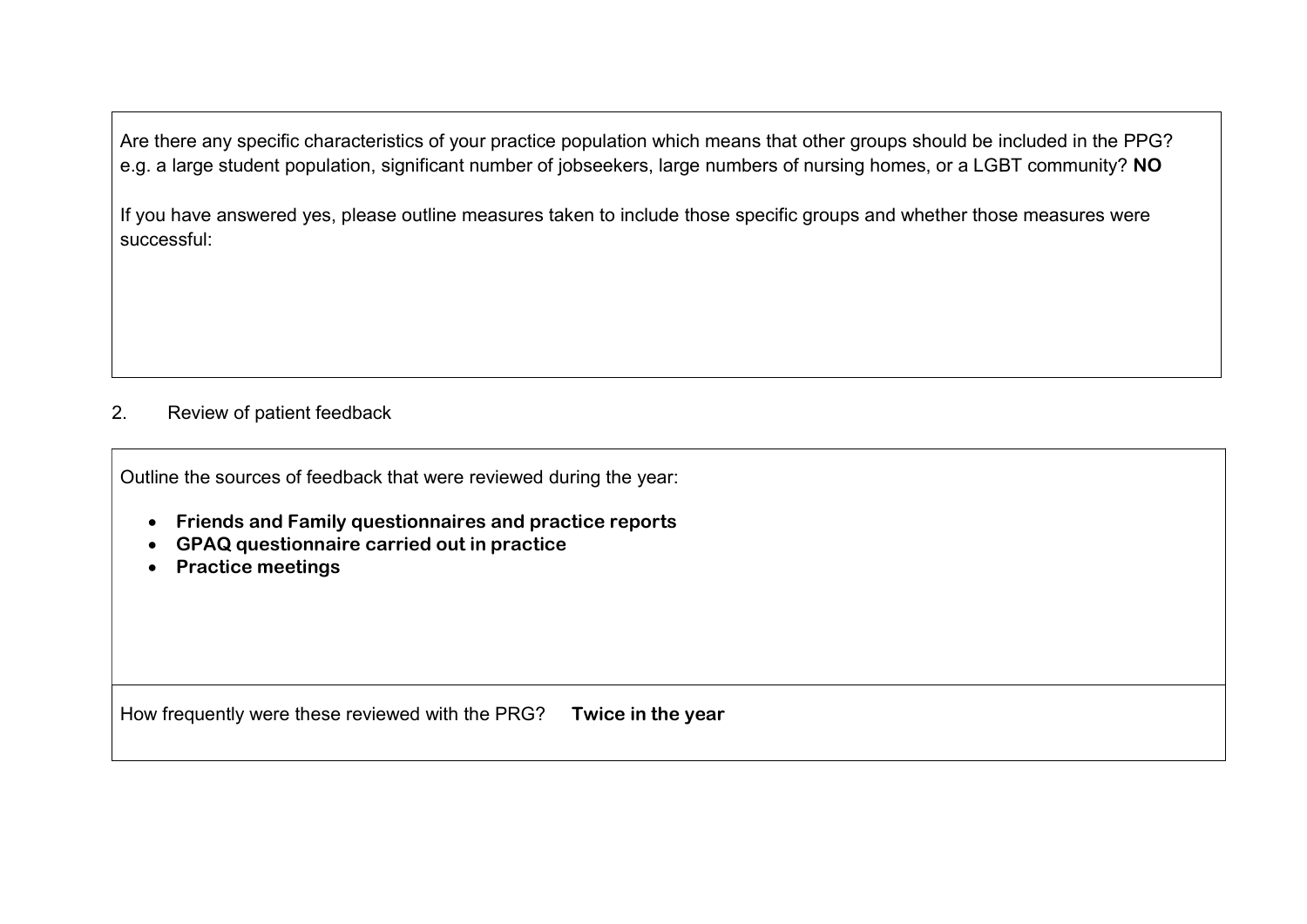| 3. |  |  | Action plan priority areas and implementation |  |
|----|--|--|-----------------------------------------------|--|
|----|--|--|-----------------------------------------------|--|

| <b>Priority area 1</b>                                                                                                                                                                                                                                                                                                                                                                                                            |
|-----------------------------------------------------------------------------------------------------------------------------------------------------------------------------------------------------------------------------------------------------------------------------------------------------------------------------------------------------------------------------------------------------------------------------------|
| Description of priority area:<br>To see if Royal Wolverhampton Hospital will address the problem with a manual door going in the corridor to<br>consultation rooms                                                                                                                                                                                                                                                                |
| What actions were taken to address the priority?<br>A quote was obtained for fitting automatic door - £1490.82<br>Contacted John Iredale- Royal Wolverhampton Hospital Estates representative for a proposal for alternative<br>$\bullet$<br>ideas eg. to remove the door<br>John Iredale to contact Fire Safety officer and health and safety officer for risk assessments to see whether to<br>$\bullet$<br>door can be removed |
| Result of actions and impact on patients and carers (including how publicised):                                                                                                                                                                                                                                                                                                                                                   |
| To make life easier for patients in wheelchairs, disabled patients and parents with pushchairs                                                                                                                                                                                                                                                                                                                                    |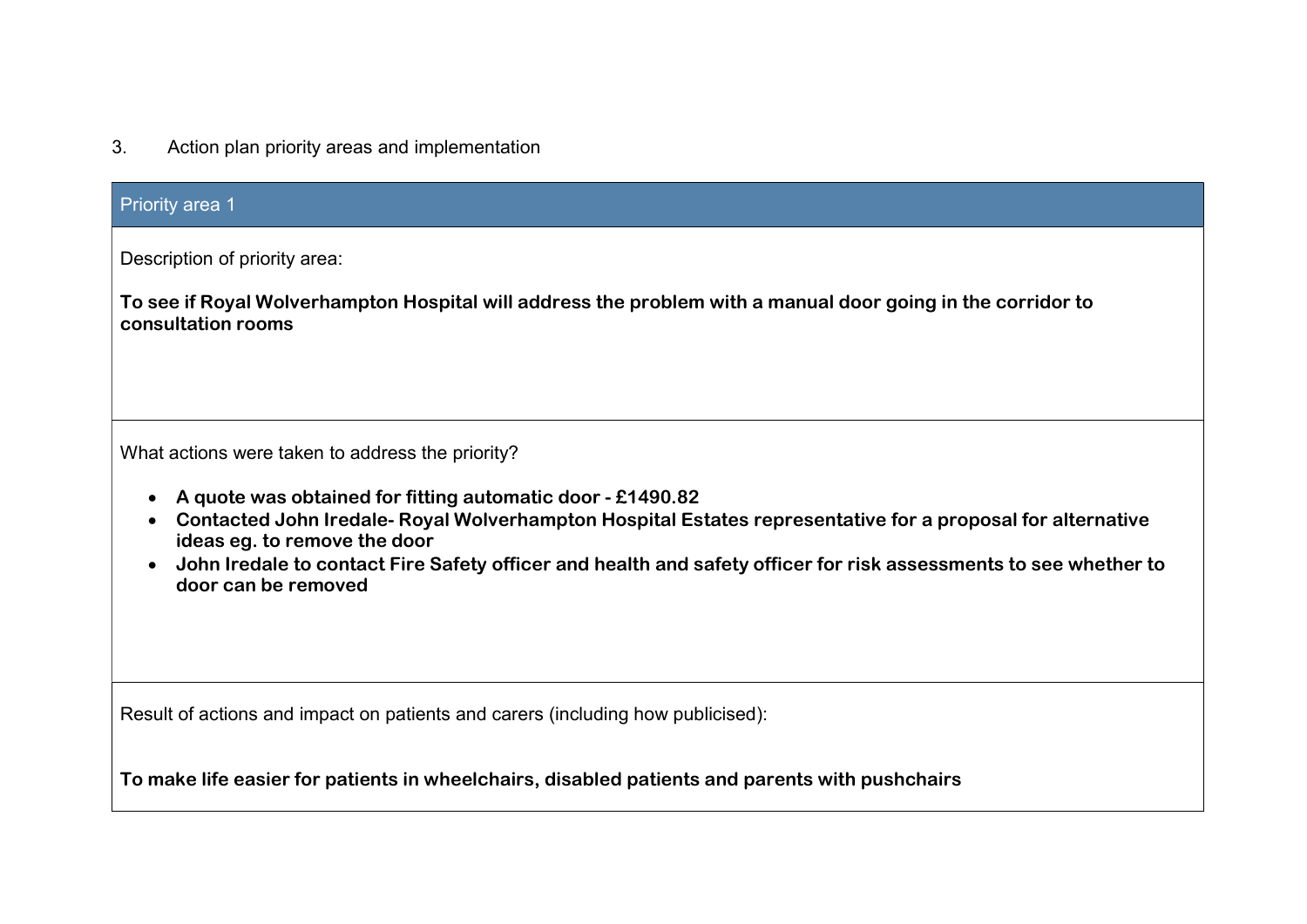#### Priority area 2

Description of priority area:

Dietician on site – informing patients what services are available involving weight management and healthy lifestyle

What actions were taken to address the priority?

- Advertise prominently what services are carried out in practice and the health centre
- Make all staff aware of what services that patients can be referred to
- To promote this service to pateints
- Advertise on website
- Advertise on jayex board and tv screen

Result of actions and impact on patients and carers (including how publicised):

Patients and staff better informed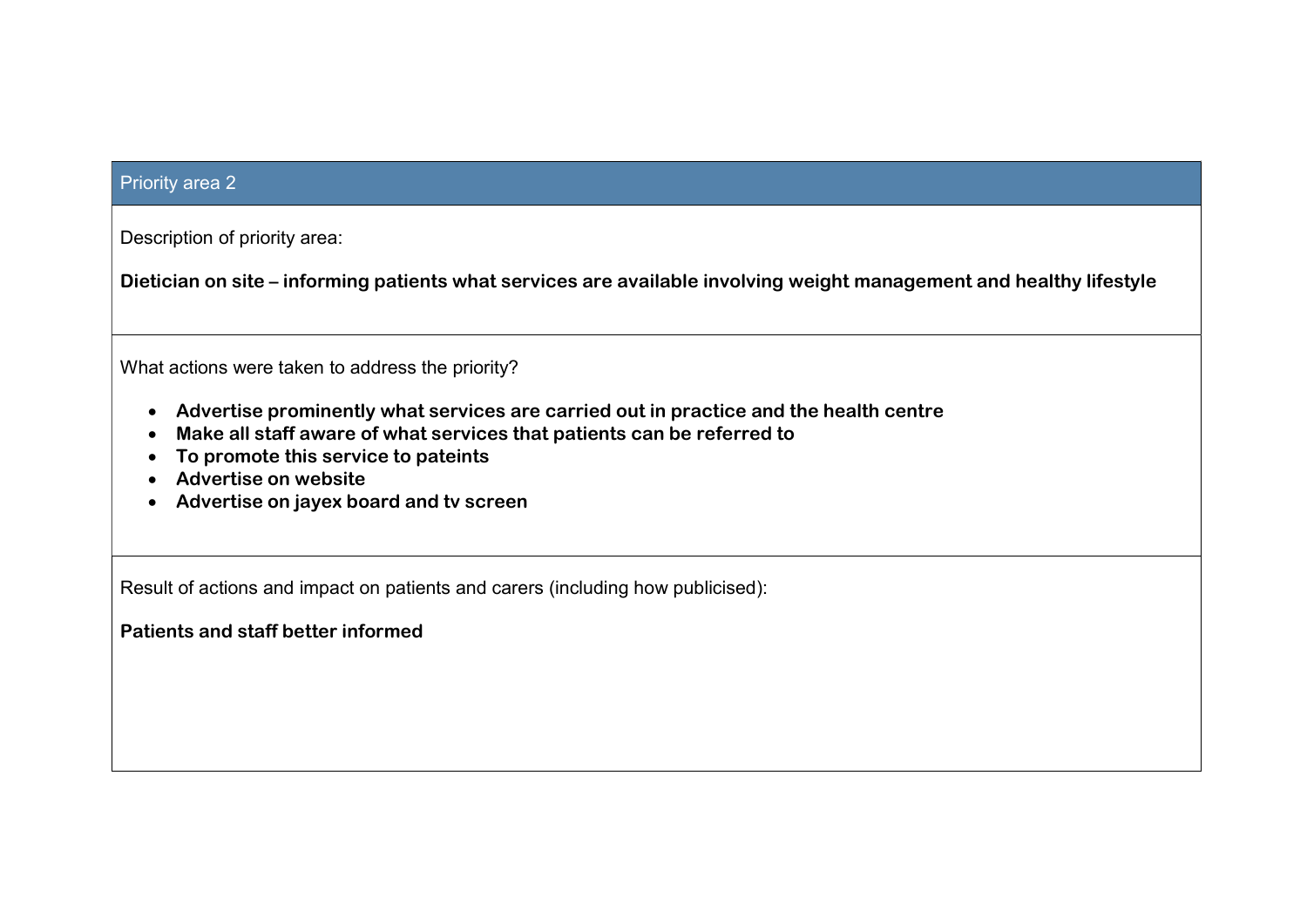## Priority area 3

Description of priority area:

- To increase the size of the PPG group
- To involve two other practices in the Health Centre who have PPG groups

What actions were taken to address the priority?

- To increase awareness and verbally invite patients to join the group. Send out Texts by Mjog to pts to make aware of the patient group and to advertise on a dedicated page on the jayex tv screen
- Sharon Harris to talk to Dr Vij and Dr Kharwardkar to invite as a joint group

Result of actions and impact on patients and carers (including how publicised):

Ongoing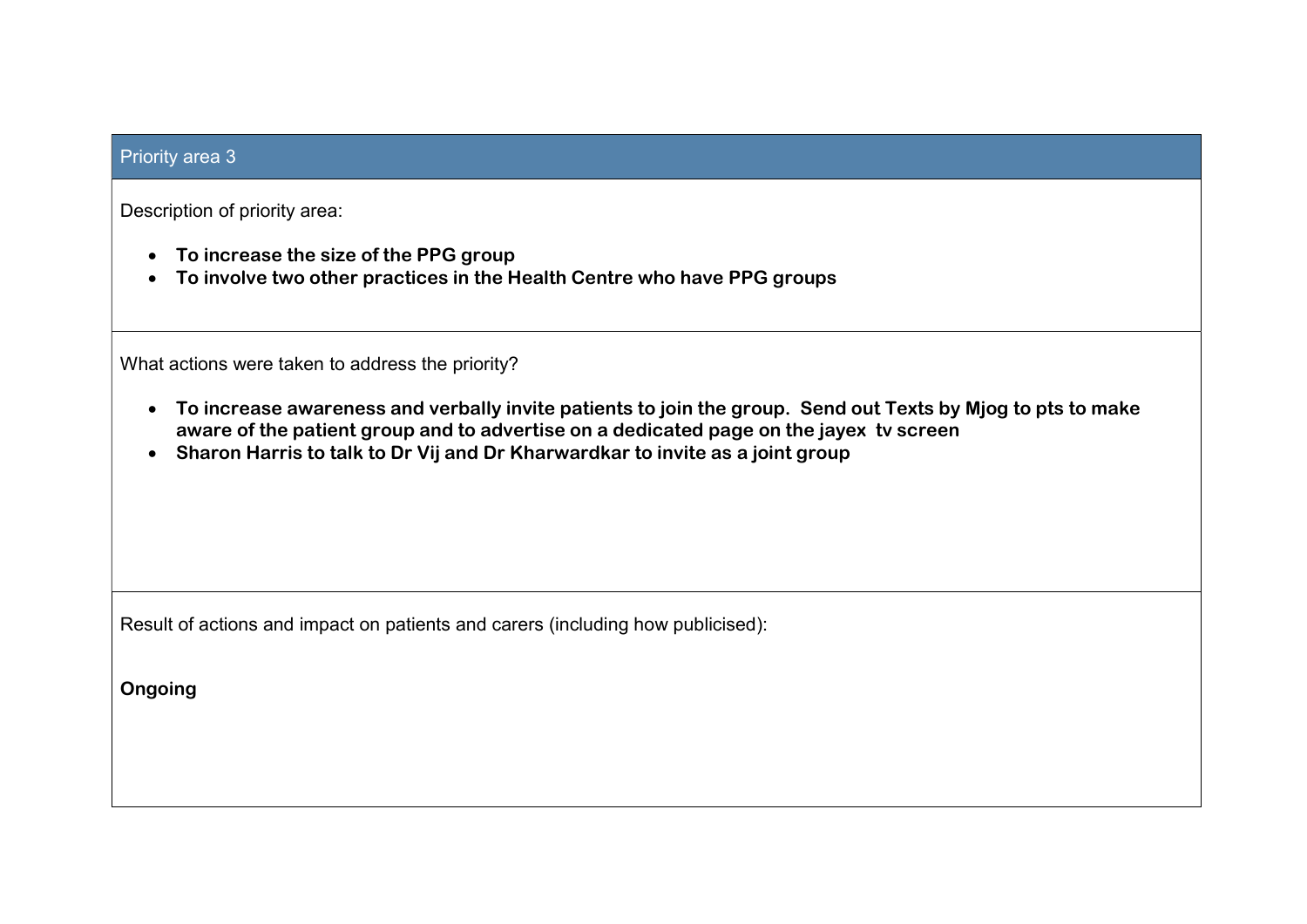Progress on previous years

If you have participated in this scheme for more than one year, outline progress made on issues raised in the previous year(s):

- 1. Booking in screen at Pendeford and Jayex board was fitted
- 2. Change of glass in the reception for Pendeford Health Centre
- 3. A Female GP requested had been appointed